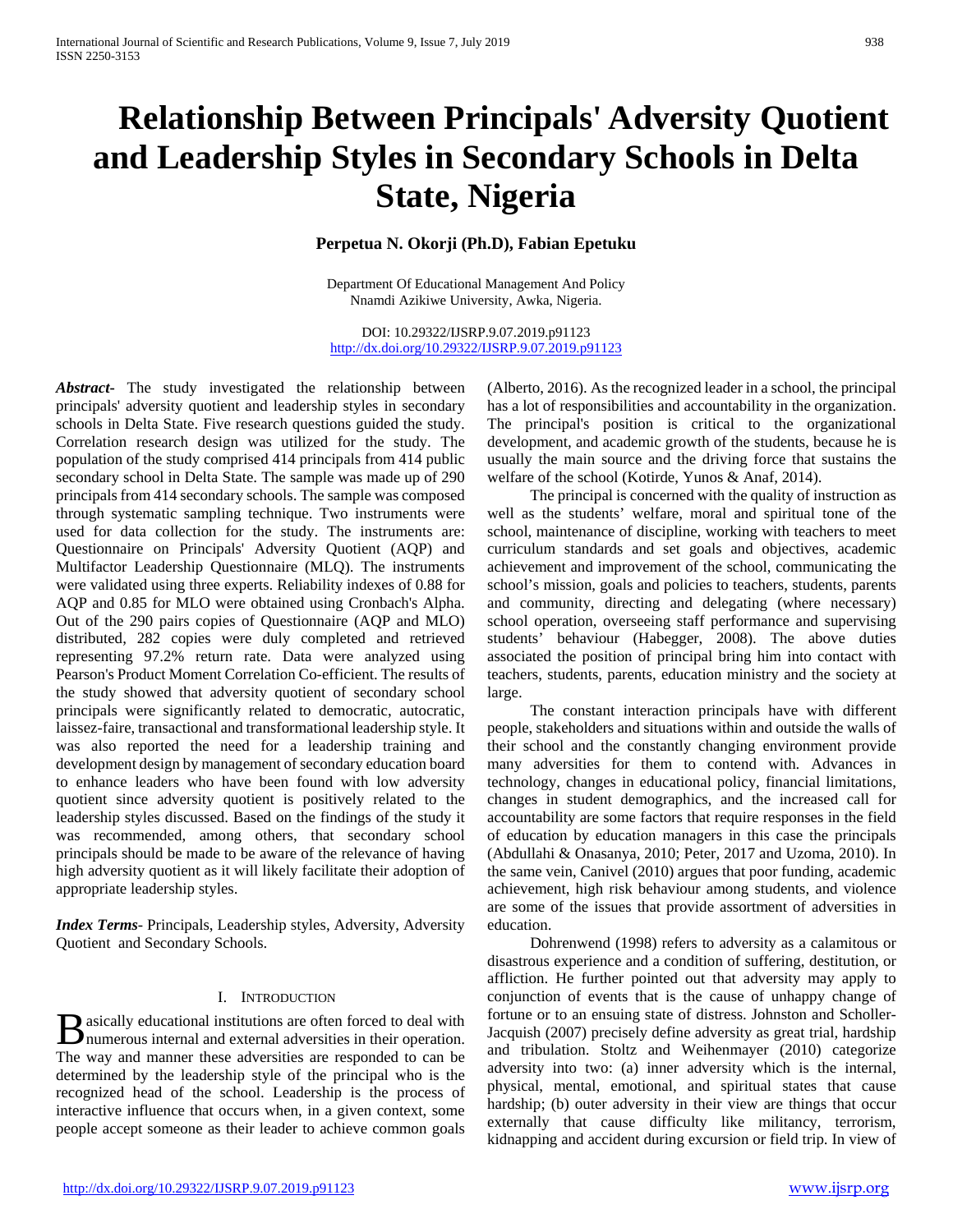the above definitions, the researchers are of the view that adversity is difficult situation, affliction, misfortune or tragedy which emanate from within and outside the school that confront the principals in the course of performing their duties.

 The challenges engendering adversities in education, to a reasonable extent, apply to the Nigerian situation and Delta State in particular. Adeoti (2012) and Edokpolo (2011) opine that currently secondary schools are faced with many issues and emergent adversities which educational leaders must contend with, namely; poor academic performance of students that affects the performance of the school as a whole, increasing dropout rates, drug addiction, early marriage, parental problems, bullying, indiscriminate use of mobile phones and indiscipline are the most common. Wallington (2004) asserts that how a leader responds to these adversities not only affects the leader's performance but also the performance of those being led. Learning to deal with adversity in the school in one's life career is an essential element of effective leadership.

 To overcome the adversities internal and external to the school, it then becomes imperative for school administrators to possess the relevant qualities necessary to be successful despite adversities. One of such qualities is high adversity quotient. According to Stoltz (2000), adversity quotient is the measure of one's ability to prevail in the face of difficulty, misery and misfortune. It explains how one responds to adverse situations, and how one rises above them. He asserts that life is like mountain climbing and that people are born with a core human drive to ascend. Ascending means moving toward one's purpose no matter the challenges. Adversity quotient is the underlying factor that determines one's ability to ascend in the face of misfortune, suffering and difficulty. Stotlz (1997) model indicates that one's adversity quotient, the ability to prevail in the face of adversity, comprises four interrelated constructs embodied by the acronym, CORE: C stands for control, O for ownership, R for reach and E for endurance.

 Stotlz asserts that these four dimensions will determine a person's overall adversity quotient. Control measures the ability of the person's perceived control over adverse situations. It is how one exercises control over difficulties in life. People who respond to adversity positively will most likely have a greater performance over those who take adverse situations as a worse scenario to encounter. The more control one has, the more likely one has to take positive actions. This implies that the more control principals have over adverse situations, the more likely they will take positive actions that will enhance the achievement of the school goals and objectives.

 Ownership is the extent to which the person owns, or takes responsibility for the outcomes of adversity or the extent to which the person holds himself accountable for improving the situation. People with low adversity quotient in the ownership dimension are most likely to blame others rather than take responsibility for whatever negative outcome of a given adverse situation. Therefore principals with high adversity quotient in the ownership dimension will enhance their accountability, control the school situation and motivate positive actions among the staff (academic and nonacademic) and students despite adversities for the smooth running and overall improvement of the school rather than trade blames.

 Reach evaluates the degree to which adversity gets into other areas of one's life. A person with high adversity quotient in the reach dimension will keep adversity in its place, make adverse events and difficulties more manageable. Those people with low adversity quotient will allow adversities affect other aspects of their life leading to frustration, bitterness, failure, misfortune and may lead to poor decision making. Principals' ability to keep the fallouts under control and limit the reach of adversity is essential for efficient and effective problem solving in a school situation.

 Endurance is the perception of time over adverse situations and how their consequences will last or endure. This implies how long the effect of an adverse event endures and so will likely impact negatively on the principal in the future. Seeing beyond even enormous difficulties is an essential skill for maintaining hope. Principals with high adversity quotient in the endurance dimension have the uncanny ability to see past the most seemingly interminable difficulties and maintain hope and optimism despite adversities encountered in the past. They will not be afraid to venture into areas where they have failed in the past.

Educational leader's (in this context, the principal) adversity response plays a crucial role in the development of successful school climates and student achievement (Rosenholtz, 1989 & Stoltz, 2000). A principal who possesses sufficient adversity quotient will more likely respond positively to educational adversity and lessen the negative impact it may have on teacher performance, student achievement and the overall development of the school. Therefore, failure of school administrators to face the adversities associated with their duties may result in more serious problems that can have detrimental effects on the success of students, teachers, parents, other stakeholders and even the whole educational institution. For this reason, adversity quotient is an important quality in principals' performance of their leadership roles and their choice of leadership styles.

 Leadership styles have been defined in diverse ways. Abu-Hussein (2012) refers to leadership style as something that characterizes a specific person throughout different situations. However, Cherry (2015) provides a more detailed definition which views leadership style as a leader's characteristic behaviour when directing, motivating, guiding and managing groups of people. Consequently, leadership style, in this study, is seen by the researchers as the manner and approach of providing direction, implementing plans, and motivating people.

 Clark (2015); Johannson (2014); Murray (2015); Raza (2015) and Turnock (2012) among others have identified different leadership styles. One of the most comprehensive reviews was that provided by Johannson (2014) and Raza (2015) who discussed fifteen different leadership styles namely transformational leadership, autocratic leadership, transactional leadership, bureaucratic leadership, democratic leadership, laissez-faire, facilitative/ participative leadership, situational leadership, charismatic leadership, visionary leadership, servant leadership, coaching leadership, strategic leadership, cross-cultural leadership and team leadership. Scholars have identified some leadership styles adopted by secondary school principals. Prominent among them are: democratic, autocratic, laissez-fair, transactional and transformational leadership styles which among others are used by leaders in educational institutions (AlFahad, AlHajri & Alqahtani, 2013). Wilson (2017) upholds the view that democratic, autocratic, laissez-fair, transactional and transformational leadership styles are commonly used by principals of secondary schools.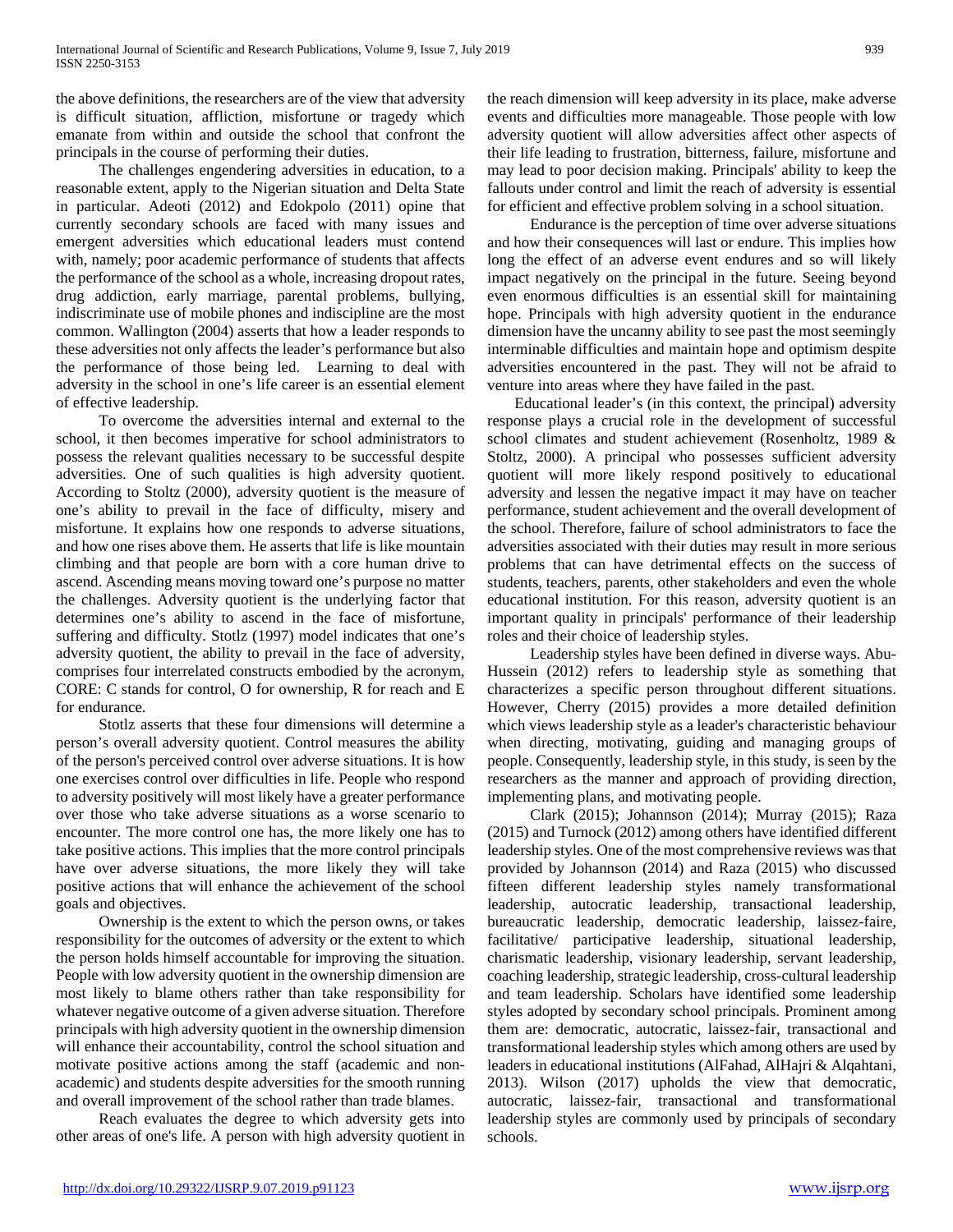The democratic leader builds consensus through participation. If this style were summed up in one phrase, it would be "What do you think?" The democratic style is most effective when the leader needs the team to buy into or have ownership of a decision, plan, or goal, or if he or she is uncertain and needs fresh ideas from qualified teammates (Benincasa, 2012). Principals who are democratic in their style of leadership tend to build consensus in decision-making by consulting the staff, students and parents during Parents Teachers Association (PTA) meetings in administering the school. Autocratic leadership refers to a system that gives full empowerment to the leader with minimal participation of the followers. Power and decision-making reside in the leader (Mulisa, 2015). Principals with autocratic styles tend not to consult before entrenching new reforms or making decision in schools. Laissez-faire Leadership is used to describe leaders who leave their employees to work on their own; leaders are hands-off and allow group members to make the decisions.

 Abu-Hussain (2012) sees transactional leadership as one that uses rewards and incentives to effect motivation. It involves an exchange process between leader and subordinate. It views the leader-follower relationship as a transaction. By accepting a position as a member of the group, the individual has agreed to obey the leader. In most situations, this involves the employeremployee relationship, and the transaction focuses on the follower completing required tasks in exchange for monetary compensation.

 Transformational leadership allows for the development and transformation of people. It is the process in which the leader and employee support each other to reach a high level of moral and supportive spirit (Spahr, 2015). Cherry (2006) observes that some of the key characteristics of transformational style of leadership are the abilities to inspire followers and to direct positive changes in groups. Transformational leaders tend to be emotionally intelligent, energetic, and passionate. Principals who are transformational leaders are not only committed to helping the school achieve its goals, but also to helping group members (staff and students) fulfil their potential.

 Principals being the recognized leader of the school play significant roles in adopting leadership styles as they tend to build highly aligned teams who have high levels of motivation and enthusiasm in the face of emergent and growing adversities plaguing secondary schools in Nigeria and Delta State in particular. In northern Nigeria, terrorism (Boko Haram sect), herdsmen attack, abduction of students (particularly females), teachers and outright killing of some, suicide bombing of schools leading to destruction of school facilities and the likes are issues of adversities principals contend with. In the south, particularly Delta state, herdsmen attack, militancy, violence, cultism, kidnapping are some of the adversities principals contend with. Duze and Ogbah (2013) and Ogbugo-Ololube (2016) have identified aggressive attitudes, engagement in high risk behaviour such as weapon carrying, drug and alcohol use by students, gang involvement, physical violence and poor academic achievement as issues of adversities principals in Delta State have to deal with as they provide leadership for the school.

 Adversity quotient is the measure of one's ability to prevail in the face of difficulty, misery and misfortune. Stotlz advocates that these four dimensions will determine a person's overall adversity quotient. Somebody who responds to adversity

positively will most likely have a greater performance over one who takes adverse situations as a worse scenario to encounter. The more adversity quotient one has, the more likely one has to take positive actions. This implies that the more adversity quotient principals have over adverse situations, the more likely they will adopt leadership styles that will enhance the achievement of the school goals and objectives in the midst of adversities confronting the schools. Given the growing concern about the level adversities bedeviling schools in Delta State, it seems as if principals have not considered their adversity quotient in relation to the style of leadership they adopt as they work daily towards attainment of the school goals in the face of adversities. Hence, this study aims to ascertain the relationship between principals' adversity quotient and leadership styles in secondary schools in Delta State.

## II. STATEMENT OF THE PROBLEM

 Today's school environment seems to be plagued with numerous adversities. For instance, schools in Delta State are known to have cases of insecurity, teenage pregnancy, cultism, poor academic performance, poor funding, use of prohibited drug substance, physical violence and herdsmen attack. These are issues of adversities that principals of secondary schools in Delta State seem to constantly contend with. There is need for schools to evaluate the capacity of their principals to remain focused and strong in the midst of adversity. Previous studies carried out in foreign countries have shown that personal qualities such as adversity quotient of principals influence leadership styles. Therefore certain personal qualities of the principals such as high adversity quotient are required to adopt leadership styles for the school's success, particularly in the face of emerging adversities which principals have to contend with. There seems to be lack of existing knowledge in secondary schools in Delta State of a conceptual model that takes into consideration the relationship between the principal's personal qualities, expressed in degree of control over adverse situations and his leadership styles. Hence, this work sets out to investigate: principals adversity quotient and its relationship with leadership styles among secondary school principals in Delta State.

#### III. PURPOSE OF THE STUDY

 The main purpose of this study was to determine the relationship between principals' adversity quotient and leadership styles in secondary schools in Delta State. Specifically, the study determined the following:

- **1.** The relationship between principals' adversity quotient and democratic leadership style in secondary schools in Delta State.
- **2.** The relationship between principals' adversity quotient and autocratic leadership style in secondary schools in Delta State
- **3.** The relationship between principals' adversity quotient and laissez-fare leadership style in secondary schools in Delta State
- **4.** The relationship between principals' adversity quotient and transactional leadership style in secondary schools in Delta State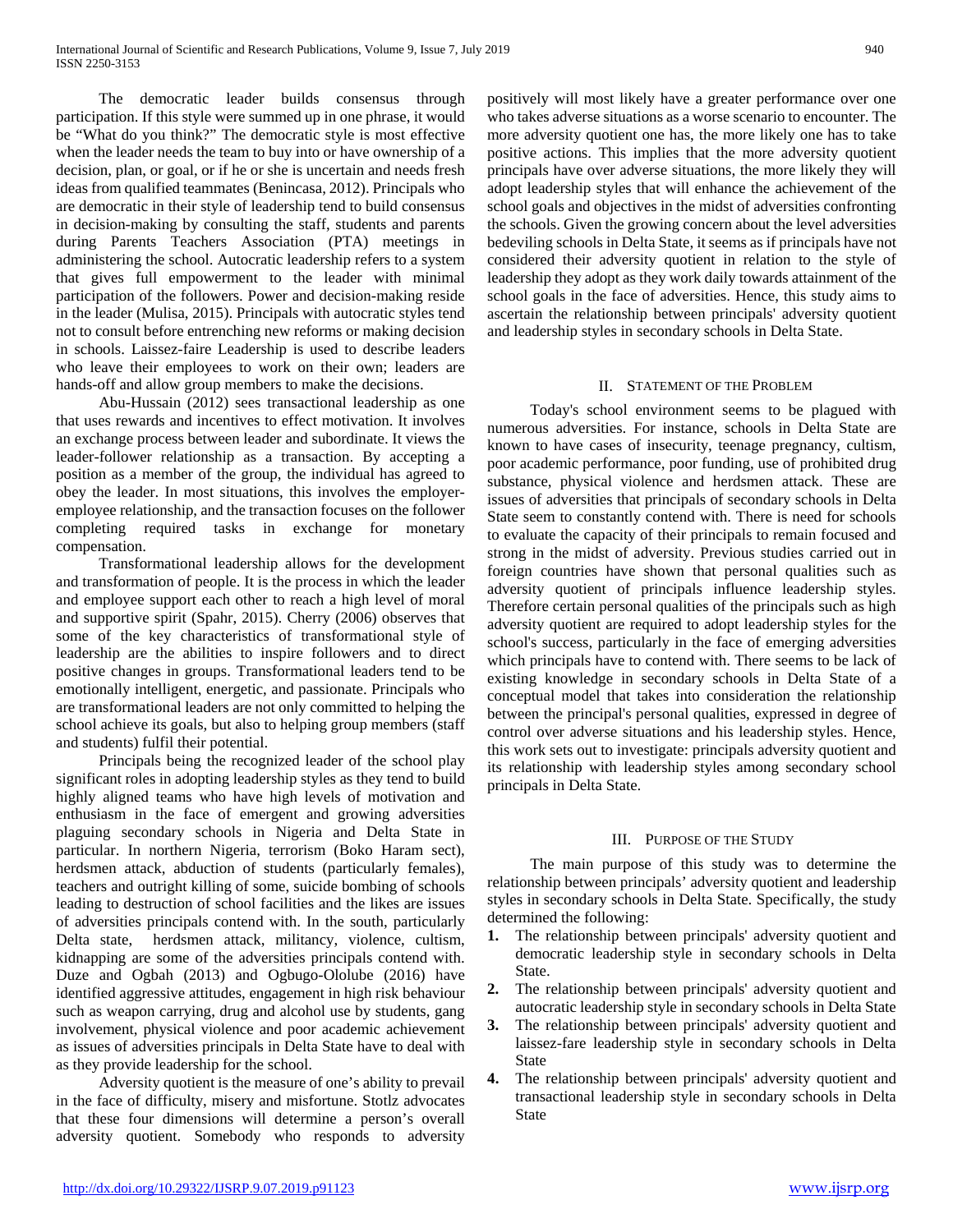International Journal of Scientific and Research Publications, Volume 9, Issue 7, July 2019 941 ISSN 2250-3153

**5.** The relationship between principals' adversity quotient and transformational leadership style in secondary schools in Delta State.

#### IV. RESEARCH QUESTIONS

The following research questions guided this study:

- 1. What is the relationship between adversity quotient scores and democratic leadership style scores of principals in secondary schools in Delta State?
- 2. What is the relationship between adversity quotient scores and autocratic leadership style scores of principals in secondary schools in Delta State?
- 3. What is the relationship between adversity quotient scores and laissez-fare leadership style scores of principals in secondary schools in Delta State?
- 4. What is the relationship between adversity quotient scores and transactional leadership style scores of principals in secondary schools in Delta State?
- 5. What is the relationship between adversity quotient scores and transformational leadership style scores of principals in secondary schools in Delta State?

# V. METHOD

 Correlation survey was adopted for the study. The area of the study is Delta State. Delta State is one of the states in the South- south geo-political zone of Nigeria. The study population comprised 414 principals in the 414 public secondary schools in Delta State. Systematic sampling technique was used to draw the sample of 285 principals for the study. Two sets of questionnaire titled ''Adversity Quotient Profile (AQP)'' and ''Multifactor Leadership Questionnaire (MLQ)'' were used for data collection. The instruments were subjected to face validation by experts.The reliability of the instrument was established. The data used for computing the reliability indices were obtained from copies of the questionnaire administered on a sample of 20 principals in Anambra State. The data obtained were subjected to test for internal consistency using Cronbach Alpha. The reliability indexes yielded 0.88 for AQP and 0.85 for MLQ respectively. The administration of the instruments was done by the researchers together with three research assistants who are secondary school teachers in Delta State using direct administration method. Pearson's Product Moment Correlation Coefficient was used to answer the research questions. In answering the research questions, the coefficient (r) and the size of the relationship was interpreted using the interpretation of correlation coefficient by Best and Kahn (2003, p.388) as shown: .00 to .20 for negligible; .20 to .40 for Low; .40 to .60, for moderate, .60 to .80 for substantial; .80 to 1.00 for high to very high respectively.

## VI. RESULTS

# **Research Question One:**

 What is the relationship between adversity quotient scores and democratic leadership style scores of principals in secondary schools in Delta State?

*Table 1. Pearson's Correlation between adversity quotient scores and democratic leadership style scores of principals*

|                           | N   | Adversity<br>Quotient | Democratic<br>Leadership | Remark                    |
|---------------------------|-----|-----------------------|--------------------------|---------------------------|
| <b>Adversity Quotient</b> | 282 |                       | .390                     |                           |
| Democratic Leadership     | 282 | .390                  |                          | Low Positive Relationship |

The above table shows that the Pearson's Correlation Coefficient, r.  $(282) = .390$ . This indicates that there is a low positive relationship between adversity quotient scores and democratic leadership style scores of principals in secondary schools in Delta State.

#### **Research Question Two**

 What is the relationship between adversity quotient scores and autocratic leadership style scores of principals in secondary schools in Delta State?

|  | Table 2. Pearson's Correlation between adversity quotient scores and autocratic leadership style scores of principals |  |  |
|--|-----------------------------------------------------------------------------------------------------------------------|--|--|
|  |                                                                                                                       |  |  |

|                           | N   | Adversity<br>Quotient | Democratic<br>Leadership | Remark                    |
|---------------------------|-----|-----------------------|--------------------------|---------------------------|
| <b>Adversity Quotient</b> | 282 |                       | .359                     |                           |
| Autocratic Leadership     | 282 | .359                  |                          | Low Positive Relationship |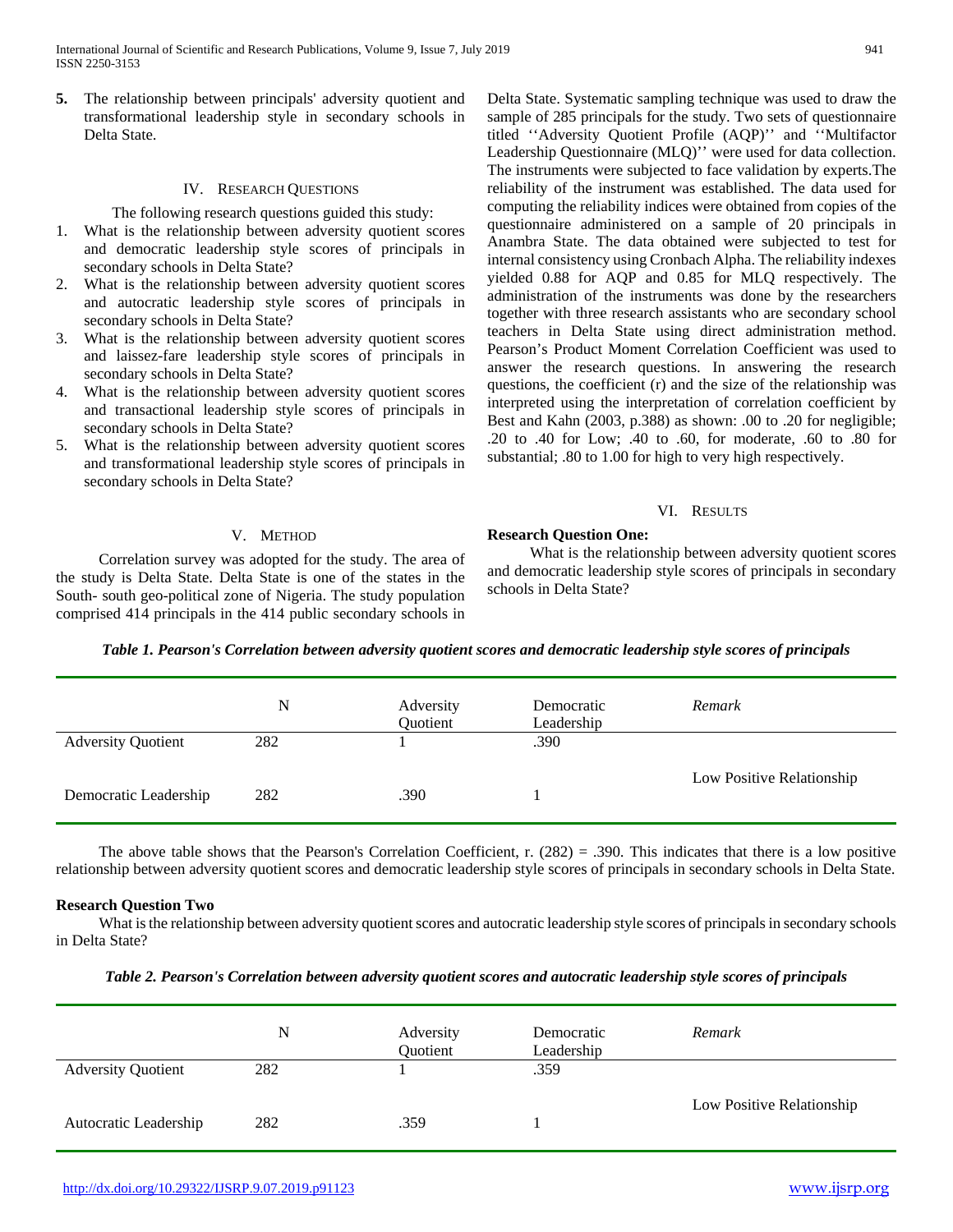As shown in table 2, the Pearson's Correlation Coefficient, r. (282) = .359. This is an indication that a low positive relationship exists between adversity quotient scores and autocratic leadership style scores of principals in secondary schools in Delta State.

## **Research Question Three**

What is the relationship between adversity quotient scores and laissez-fare leadership style scores of principals in secondary schools in Delta State?

|                           | N   | Adversity<br>Quotient | Laissez-faire<br>Leadership | Remark                         |
|---------------------------|-----|-----------------------|-----------------------------|--------------------------------|
| <b>Adversity Quotient</b> | 282 |                       | .437                        |                                |
| Laissez-faire Leadership  | 282 | .437                  |                             | Moderate Positive Relationship |

*Table 3. Pearson's Correlation between adversity quotient scores and* **laissez-fare** *leadership style scores of principals*

As shown in table 3, the Pearson's Correlation Coefficient, r. (282) = .437. This shows that there is a moderate positive relationship between adversity quotient scores and laissez-fare leadership style scores of principals in secondary schools in Delta State.

## **Research Question Four**

What is the relationship between adversity quotient scores and transactional leadership style scores of principals in secondary schools in Delta State?

## *Table 4. Pearson's Correlation between adversity quotient scores and Transactional leadership style scores of principals*

|                                 | N   | Adversity<br>Quotient | Transactional<br>Leadership | Remark                    |
|---------------------------------|-----|-----------------------|-----------------------------|---------------------------|
| <b>Adversity Quotient</b>       | 282 |                       | .289                        |                           |
| <b>Transactional Leadership</b> | 282 | .289                  |                             | Low Positive Relationship |

 Table 4 shows the Pearson's Correlation Coefficient, r. (282) = .289. This is an indication that a low positive relationship exists between adversity quotient scores and transactional leadership style scores of principals in secondary schools in Delta State.

## **Research Question Five**

 What is the relationship between adversity quotient scores and transformational leadership style scores of principals in secondary schools in Delta State?

| Table 4. Pearson's Correlation between adversity quotient scores and Transformational leadership style scores of principals |  |  |
|-----------------------------------------------------------------------------------------------------------------------------|--|--|
|                                                                                                                             |  |  |

|                                | N   | Adversity<br>Quotient | Transformational<br>Leadership | Remark                         |
|--------------------------------|-----|-----------------------|--------------------------------|--------------------------------|
| <b>Adversity Quotient</b>      | 282 |                       | .417                           |                                |
| Transformational<br>Leadership | 282 | .417                  |                                | Moderate Positive Relationship |

Data analysis in Table 5 shows the Pearson's Correlation Coefficient, r.  $(282) = .417$ . This indicates that a moderate positive relationship exists between adversity quotient scores and transformational leadership style scores of principals in secondary schools in Delta State.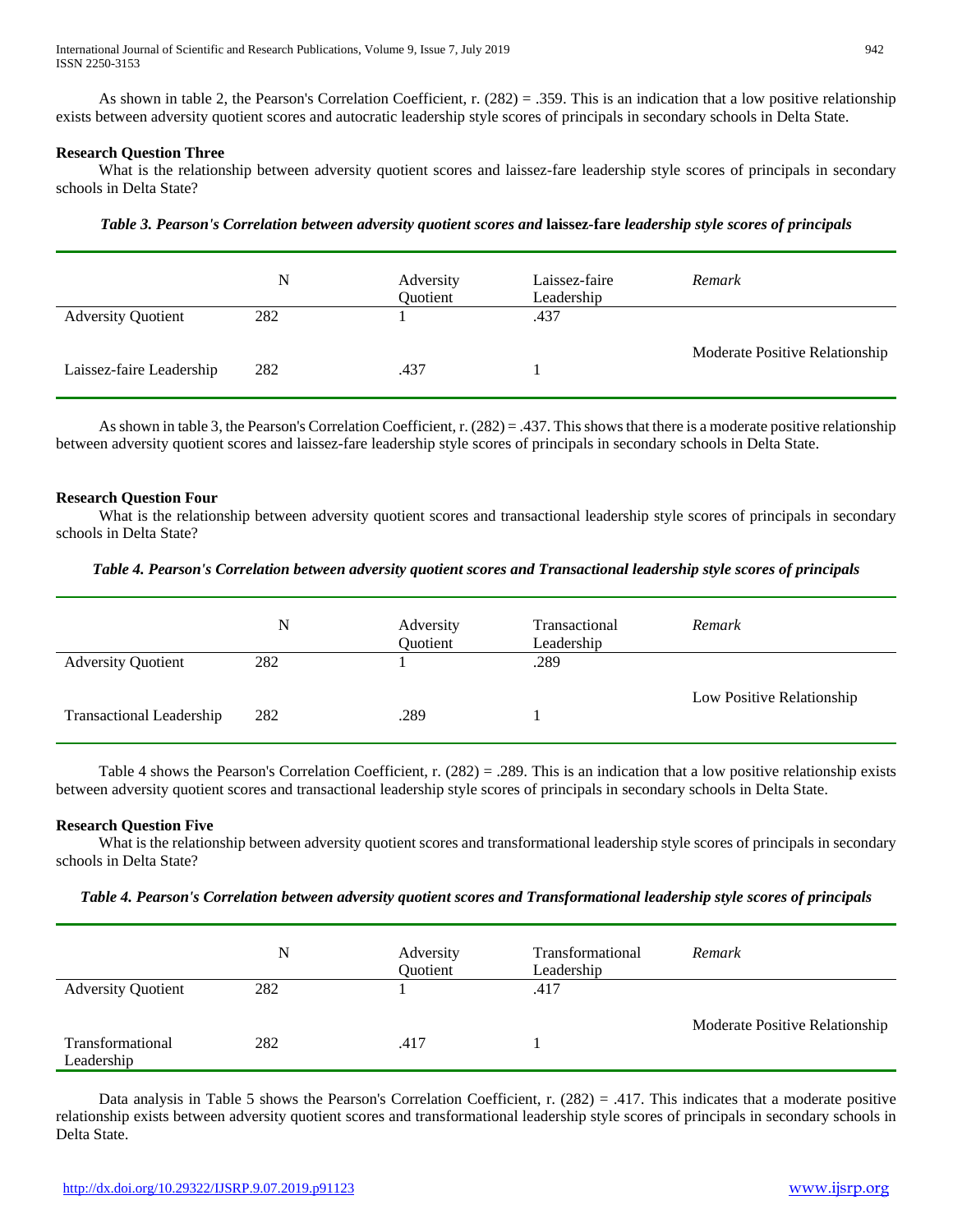#### VII. DISCUSSION OF FINDINGS

 The result of this study showed that there was a significant positive relationship between adversity quotient and democratic leadership style of principals. This findings is not consistent with the findings reported by Napire (2013) who found that there was no significant relationship between adversity quotient and democratic leadership style of elementary school principals. The difference in the findings may be due to limited sample size, Napire used 49 elementary school principals while this present study used 282 principals.

 It was also found out that there was a significant positive relationship between principals' adversity quotient and their use of autocratic leadership style. This is finding is not in agreement with previous findings reported by Napire (2013) and Canivel (2010). The difference may be due to the use of small sample sizes while Napire used 49 elementary school principals and Carnivel used only 40 principals of private schools. The geographical disparity may also be a factor as cultural differences may also account for the differences in principals rating and perceptions of their adversity quotient and their leadership style.

 The analysis of findings revealed that there was a significant positive relationship between principals' adversity quotient and their laissez-faire leadership style. This does not agree with previous studies carried by Napire (2013) who found no significant relationship between adversity quotient and principals leadership styles. The current finding was also at variance with the findings reported by Tigchelarr and Khaled (2015) who found no significant relationship between adversity quotient and transactional leadership among Egyptian businessmen. Issues of small size may have accounted for the difference in findings as they also used only 80 businessmen.

 Another finding was that there was a significant positive relationship between principals' adversity quotient and transactional leadership style. This finding is in line with the previous results presented by Aquino (2013) who reported a significant positive relationship between adversity quotient and transactional leadership style. This suggests that when leaders exhibit adversity quotient trait, their use of transactional behaviour increases. This finding is also consistent with the finding recently reported by Bautista, Pascua, Tiu and Vela (2016) who found that adversity quotient is significantly related to leadership styles of student leaders. However, the current finding contrasts with the finding by scholars such as Canivel (2010) and Napire (2013).

 It was also found that there was significant positive relationship between adversity quotient and principals' transformational leadership style. This finding is in agreement with the findings reported by some scholars, Bautista, Pascua, Tiu and Vela (2016) who found that adversity quotient is significantly related to leadership styles of student leaders. This suggests that there is the likelihood that principals' display of adversity quotient will increase their use of transformational leadership style. However, this study contrasts with the findings of other scholars: Aquino, 2013; Canivel, 2010; Napire, 2013; Tigchelarr and Khaled, 2015 who reported that there is no significant relationship between the two variables. ). One of the possible reasons for this difference may be the small sample sizes used by these researchers.

## VIII. CONCLUSION

 The aim of this study was to ascertain the relationship between principals adversity quotient and democratic, autocratic, laissez-faire, transactional and transformational leadership styles. From the findings derived from the analysis of data, it was concluded as follows:

- 1. Adversity quotient of secondary school principals was significantly related to their democratic leadership style.
- 2. Adversity quotient of secondary school principals was significantly related to their autocratic leadership style.
- 3. Adversity quotient of secondary school principals was significantly related to their laissez-faire leadership style.
- 4. Adversity quotient of secondary school principals was significantly related to their transactional leadership style.
- 5. Adversity quotient of secondary school principals was significantly related to their transformational leadership style.

#### IX. IMPLICATIONS OF THE STUDY

 The findings of this study have implication for leadership development in secondary schools in Delta State and beyond. Considering that adversity quotient is positively related to democratic, autocratic, laissez-faire, transactional and transformational leadership styles, leadership development efforts both in the secondary schools and by the secondary school management board may need to adapt strategies for the development of adversity quotient in school leaders.

#### X. RECOMMENDATIONS

 In line with the findings that emerged from this study, the following recommendations are made:

- 1. Secondary School principals in Delta state should be made to be aware of the relevance of having high adversity quotient as it will likely facilitate their adoption of appropriate leadership styles. This can be done through a symposium or seminar on the need for increased adversity quotient in the management and leadership of secondary school.
- 2. Policy makers should develop policies relative to training of prospective principals before ratifying their appointment in the area of adversity quotient, since adversity quotient is associated with leadership styles, to prepare them for the task and difficulties inherent in their work and in-service training of Secondary school principals should be incorporated into it also.

#### **REFERENCES**

- [1] Abdullahi, E. O. & Onasanya, S.A. ( 2010). Challenges facing the administration of educational assessment measures at the secondary school level in Nigeria. *Journal of Applied Sciences, 10*(1), 2198-2204.
- [2] Abu-Hussain, J. (2012). Leadership styles and value system of school principals. *Science and Education Publishing.* Retrieved December 9, 2015, from pubs.sciepub.com/education/2/*12/22*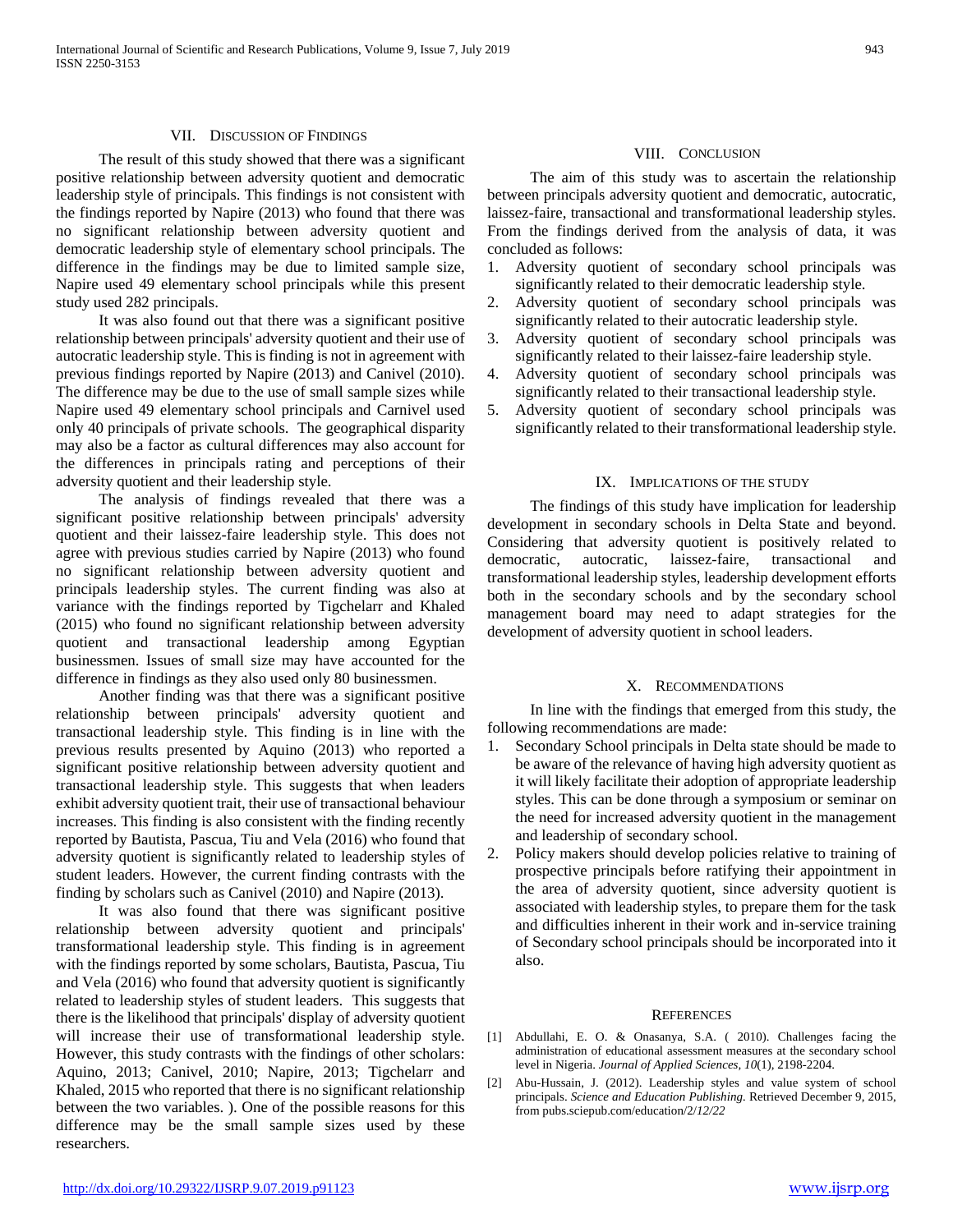- [3] Adeoti, V. (2012, September 9). Challenges of Nigeria's education system. *The Tide.* Retrieved October 5, 2015, from www.thetidenewsonline.com/ 2012/09/09/challenges-of-nigeria's- education-system
- [4] Alberto, S. (2016). What is leadership? *Journal of Business Study Quarterly* 8(1). Retrieved June 18, 2017, from http://jbsq.org/wpcontent/uploads/2016/09/September\_2016\_1.pdf
- [5] AlFahad, H., AlHajri, S. & Alqahtani A. (2013). The Relationship between school principal leadership styles and teachers achievement motivation. *Proceedings of 3rd Asia-Pacific Business Research Conference.* Retrieved November 8, 2015 from http://www.wbiworldconpro. com/uploads/malaysia-conference-2013/management/444-Heba.pdf
- [6] Aquino, J. (2013). Adversity quotient, leadership style and performance of secondary school heads and commitment to organizational values of teachers in the province of Tarlac. Retrived November 13, 2015 from: https://www.peaklearning.com/documents/PEAK\_GRI\_aquino.pdf
- [7] Bautista, R. L., Pascua, M. G. & Vela, C. D. (2016). *Adversity quiotient and leadership styles among student leaders in Bulcan State University.* Unpublished thesis, Bulcan State University, Malolos.
- [8] Best, J. W. & Kahn (2003). *Research in education* 9th ed. India: Pearson Education Inc.
- [9] Benincasa, R. (2012). Six leadership styles and when you should use them. Retrieved May 18, 2018 from<https://www.fastcompany.com/1838481/6> leadership-styles-and-when-you-should-use-them
- [10] Cherry, K. (2006). Leadership styles. Retrieved December 9, 2015, from psychology.about.com/od/leadership/a/leadsyles.html
- [11] Cherry, K. (2015). Leadership styles. Retrieved February 21, 2016, from http://myweb.astate.edu/sbounds/AP/2%20Leadership%20Styles.pdf
- [12] Clark, D. (2015). Leadership style. Retrieved December 9, 2015, from www.nwlink.com/-donclark/leader/leadstl.html
- [13] Dohrenwend, B. P. (Ed.) (1998). Adversity, styles and psychopathology. New York: Oxford University Press.
- [14] Donelly, J., James, H., Gibson, J. L., & Ivancevich, J. M. (1984).<br>Fundamentals of management ( $5^{\text{th}}$  Ed.). Texas: Business Publications. *Fundamentals of management* (5<sup>th</sup> Ed.). Texas: Business
- [15] Dunklee, D. R. (2004). *If you want to lead*, *not Just manage*: *A primer for principals*. Los Angeles: Corwin Press Inc.
- [16] Duze, C.O. & Ogba, R. (2013). The school climate: Challenges facing principals in secondary schools in Delta State of Nigeria. *Journal of Emerging Trendsmin Education Research and Policy Studies (JETERAPS)*4(1):53-63. Retrieved February 4, 2016, from www.jeterapsscholarlinkresearch.com/ articles/TheSchoolClimate.pdf
- [17] Habegger, S. (2008). The principal's role in successful schools: creating a positive culture. Retrieved October 5, 2015, from http://www.naesp.org/ resources /1/Principle/2008/S\_O\_p42.pdf
- [18] Johnston, N. & Scholler-Jacquish (Ed.) (2007). Meaning in suffering: Caring practices in the health professions. London: The University of Wisconsin Press.
- [19] Kotirde, I.Y., Yunos, J.m. & Anaf, S.Y. (2014). The role of principals in sustaining management of quality secondary education in Nigeria. *GSE e-Journal of Education* 1(2). Retrieved May 18, 2016, from worldconference.net/journals/gsc/papersgse/v2/G201
- [20] Napire, N. J. (2013). Adversity quotient and leadership style in relation to the demographic profile of the elementary school principals in the second Congressional District of Camarines Sur. Unpublished master's thesis, University of Northeastern Philippines Iriga City. Retrieved April 15, 2015, from http://www.peaklearning.com/documents/PEAK\_GRI\_ napire.pdf
- [21] Ogbugo-Ololube, R. (2016). The influence of militancy variables on educational development of secondary schools in Rivers State, Nigeria*. International Journal of Scientific Research in Education, 9*(4), 238-247.
- [22] Olibie, E.I., Uzoechina, G.O. & Eziuzor, G. O. (2015). Organizational climate types prevailing in public schools in Delta Senatorial Zone of Delta State Nigeria. *International Journal of Educational Policy Research and Review*, *2*(4 ), 47-51.
- [23] Oluremi, F. O. (2008). Principals' leadership behaviour and school learning culture in Ekiti State secondary schools. *The Journal of International Social Research, 1*(3), 34-40.
- [24] Peter, I. (2017). Problems and prospects of secondary education in Nigeria. *International Institute of Academic Research and Development, 3*(1), 45-50.
- [25] Raza, A. (2015). 12 different types of leadership styles. Retrieved May 10, 2018 from http://wisetoast.com/12-different-types-of-leadershipstyles/
- [26] Sadegh, A., and Pihie, Z. A. L. (2012). Transformational leadership and its predictive effects on leadership effectiveness. *International Journal of Business and Social Science* 3(7). Retrieved April 15, 2016, from http://ijbssnet.com/journals/Vol\_3\_No\_7\_April\_ 2012/21.pdf
- [27] Salami, M.O. (2015). Sex education and teenage pregnancy in the Niger Delta: Implications for secondary school biology curriculum in Nigeria. *World Journal of Education* 5(3). Retrieved May 18, 2016, from http://dx.doi.org/10.5430/wje.v5n3p73
- [28] Santos, M. C. J. (2012). Assessing the effectiveness of the adapted adversity quotient program in a special education school. *Journal Of Arts, Science & Commerce,* Vol. 3 Issue 4 (2), P13. Retrieved May 12, 2015, from http://connection.ebscohost.com/c/articles/83536600/assessingeffectiveness -adapted-adversity-quotient-program-special-education-school
- [29] Sashkin, M. & Sashkin, M. (2003). *Leadership that matters*. San Francisco: Berrettkoehler Publishers, Inc.
- [30] Sergiovanni, T. J. (1996) *Leadership for schoolhouse.* San Francisco: Jossey Bass
- [31] Shaharbi, A. B. (2010). leadership behaviour and practices of a head teacher in an excellent school*.* Unpublished doctoral dissertation, Centre for Graduate Studies Open University, Malaysia. Retrieved 4<sup>th</sup> July 2017 from: [http://library.oum.edu.my/repository/557/1/Leadership\\_behaviour.](http://library.oum.edu.my/repository/557/1/Leadership_behaviour) pdf
- [32] Sharma, M. K. & Shilpa, J. (2013) Leadership management: Principles, models and theories. *Global Journal of Management and Business Studies 3(3).* Retrieved February 9, 2016 from [https://www.ripublication.com/gjmbs\\_ spl/gjmbsv3n3spl\\_14.pdfhttp](https://www.ripublication.com/gjmbs_%20spl/gjmbsv3n3spl_14.pdfhttp)
- [33] Spahr, P. (2015). What is transformational leadership? How new ideas produce impressive results**.** Retrieved December 7, 2017 from <https://online.stu.edu/transformational-leadership>
- [34] Stoltz, P.G. & Weihenmayer, E. (2010). *The adversity advantage: Turning everyday struggles into everyday greatness.* New York: Touchstone A Division of Simon & Schuster.
- [35] Stoltz, P.G. (1997). Adversity Quotient: Turning obstacle into opportunities. New York: John Wiley & Sons, Inc.
- [36] Stoltz, P.G. (2000). Adversity quotient at work; make everyday challenges the key to your success: Putting the principles of AQ into action. New York: Morrow.
- [37] *Tigchelaar, L. & Khaled, E. B. (2015).* The relationship of adversity quotient and personal demographic profile of private business leaders in Egypt. *International Journal of Science: Basic and Applied Research* 20(1). Retrieved April 15, 2016, from [http://gssrr.org/index.php?](http://gssrr.org/index.php)
	- journal=JournalOfBasicAndApplied&page=article&op=view&path[]=3530
- [38] Turnock, B.J. (2012). Leadership styles and practices. Retrieved February 21, 2016 from [www.samples.jbpub.com/9781284021738/Chapter2pdf.](http://www.samples.jbpub.com/9781284021738/Chapter2pdf)
- [39] Uzoma, A. (2010) Administrative challenges confronting school principals in Nigeria: A gender-based perspective. *Global Academic Journal*, *21*(3), 145-150.
- [40] Wallington, P. (2004). Total leadership: the ties that bind. *Journal. C1D-Framingham* 17(15) 30-35.
- [41] Waters, J. T., Marzano, R. J., & McNulty, B. (2004). Leadership that sparks learning. *Educational Leadership*, *61*(7), 48-51.
- [42] Williams, M.W. (2003). Relationship between principal response to adversity and student achievement. Unpublished doctoral dissertation, Cardinal Stritch University College of Education.
- [43] Wilson, G. (2017). Principals' leadership style and staff job performance in selected secondary schools in Emohua Local Government Area of Rivers State, Nigeria*. African Research Review: An International Multi-Disciplinary Journal, 11*(3). 67-70.

## AUTHORS

**First Author** – Perpetua N. Okorji (Ph.D)